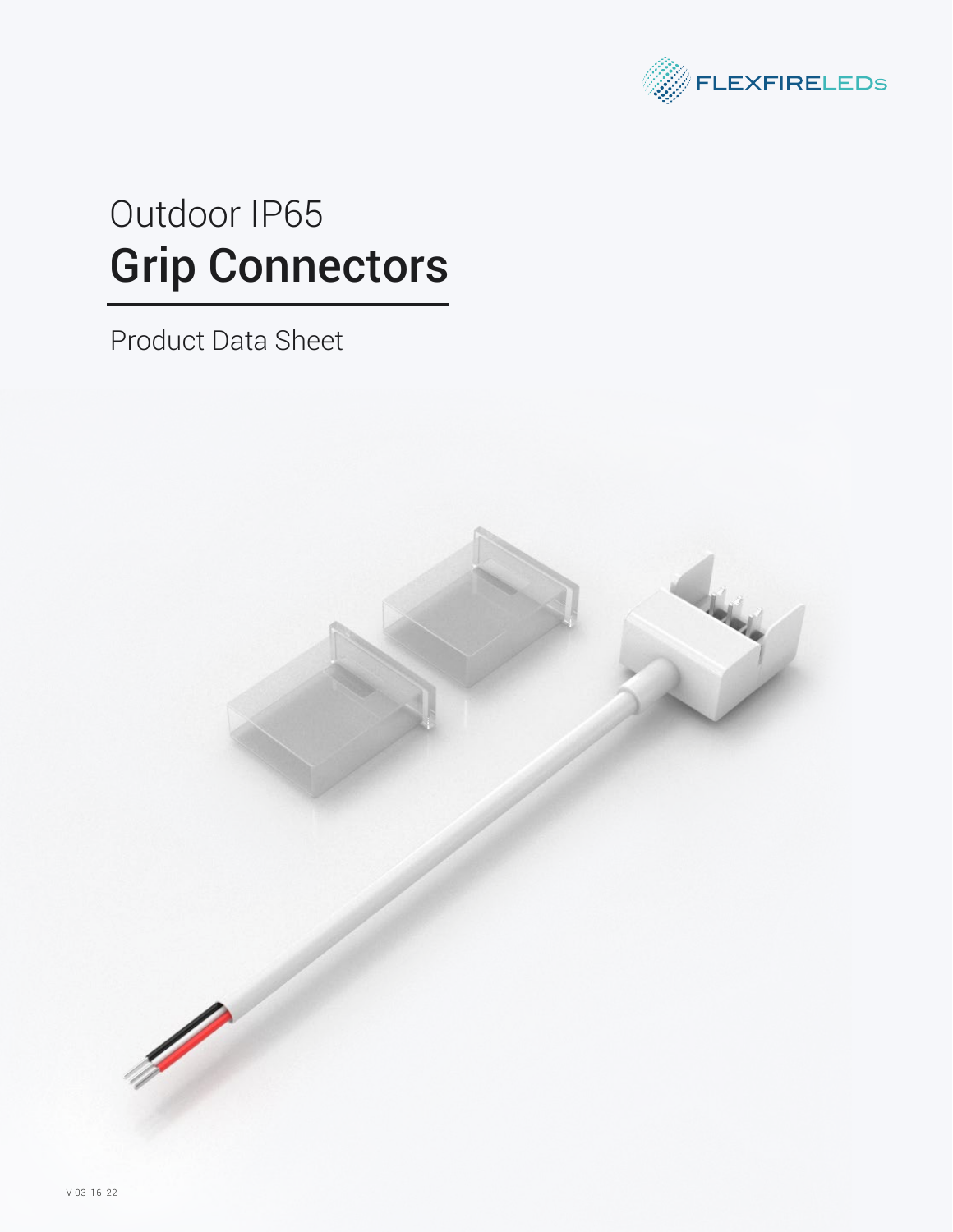## Outdoor IP65 **Grip Connectors**

Product Data Sheet

Our Outdoor IP65 Grip Connectors are the best solution for solderless IP65-rated LED strip light connections. The lightweight yet durable design uses a pierce-to-contact technology to secure weatherproof connections, so there's no need for tedious soldering.

### **Specifications**

| <b>Outdoor IP65 Grip</b><br><b>Connector Type</b>                         | <b>SKU</b>             | <b>Connector</b><br><b>Type</b> | <b>Wire</b><br>Length | <b>Wire</b><br>Gauge | <b>Amperage</b><br><b>Maximum</b> | <b>Dimensions</b>             |
|---------------------------------------------------------------------------|------------------------|---------------------------------|-----------------------|----------------------|-----------------------------------|-------------------------------|
| Outdoor IP65<br>Single Color<br><b>Grip Connectors</b>                    | IP65-GRIP-SC-C3-10-0   | Jumper<br>Connector             | No Wire               |                      | 5 Amps                            | $40 \times 17.5$<br>$x8.5$ mm |
|                                                                           | IP65-GRIP-SC-C1-10-40  | Connector<br>With Wire          | 40''                  | 20AWG                |                                   | 28 x 17.5<br>$x8.5$ mm        |
|                                                                           | IP65-GRIP-SC-C2-10-08  | Jumper<br>Connector             | 8"                    |                      |                                   |                               |
|                                                                           |                        |                                 |                       |                      |                                   |                               |
| Outdoor IP65<br>Dynamic<br><b>Tunable White</b><br><b>Grip Connectors</b> | IP65-GRIP-DYN-C3-10-0  | Jumper<br>Connector             | No Wire               |                      | 5 Amps                            | $40 \times 17.5$<br>$x8.5$ mm |
|                                                                           | IP65-GRIP-DYN-C1-10-40 | Connector                       | 40''                  | 22AWG                |                                   | 28 x 17 5<br>$x8.5$ mm        |
|                                                                           | IP65-GRIP-DYN-C2-10-08 | Jumper<br>Connector             | 8"                    |                      |                                   |                               |
|                                                                           |                        |                                 |                       |                      |                                   |                               |
| Outdoor IP65<br><b>RGB</b><br><b>Grip Connectors</b>                      | IP65-GRIP-RGB-C3-10-0  | Jumper<br>Connector             | No Wire               |                      |                                   | $40 \times 17.5$<br>$x8.5$ mm |
|                                                                           | IP65-GRIP-RGB-C1-10-40 | Connector                       | 40''                  | 5 Amps<br>22AWG      | 28 x 17.5<br>$x8.5$ mm            |                               |
|                                                                           | IP65-GRIP-RGB-C2-10-08 | Jumper<br>Connector             | 8"                    |                      |                                   |                               |



The Outdoor IP65 Grip connectors are compatible with Single Color, Dynamic Tunable White, and RGB Outdoor IP65 LED strip lights including:

- Outline™ LED Strip Lights
- Accent™ LED Strip Lights
- Architectural™ LED Strip Lights
- Accent<sup>™</sup> Dynamic Tunable White LED Strip Lights
- Architectural™ Dynamic Tunable White LED Strip Lights
- Sienna™ Dim-to-Warm LED Strip Lights
- RGB 150 Color Changing LED Strip Lights
- RGB 300 Color Changing LED Strip Lights
- RGB 600 Color Changing LED Strip Lights
- **RGB Digital Pixel LED Strip Lights**





- Ion™
- Titan™
- Calypso<sup>™</sup>
- Phoenix™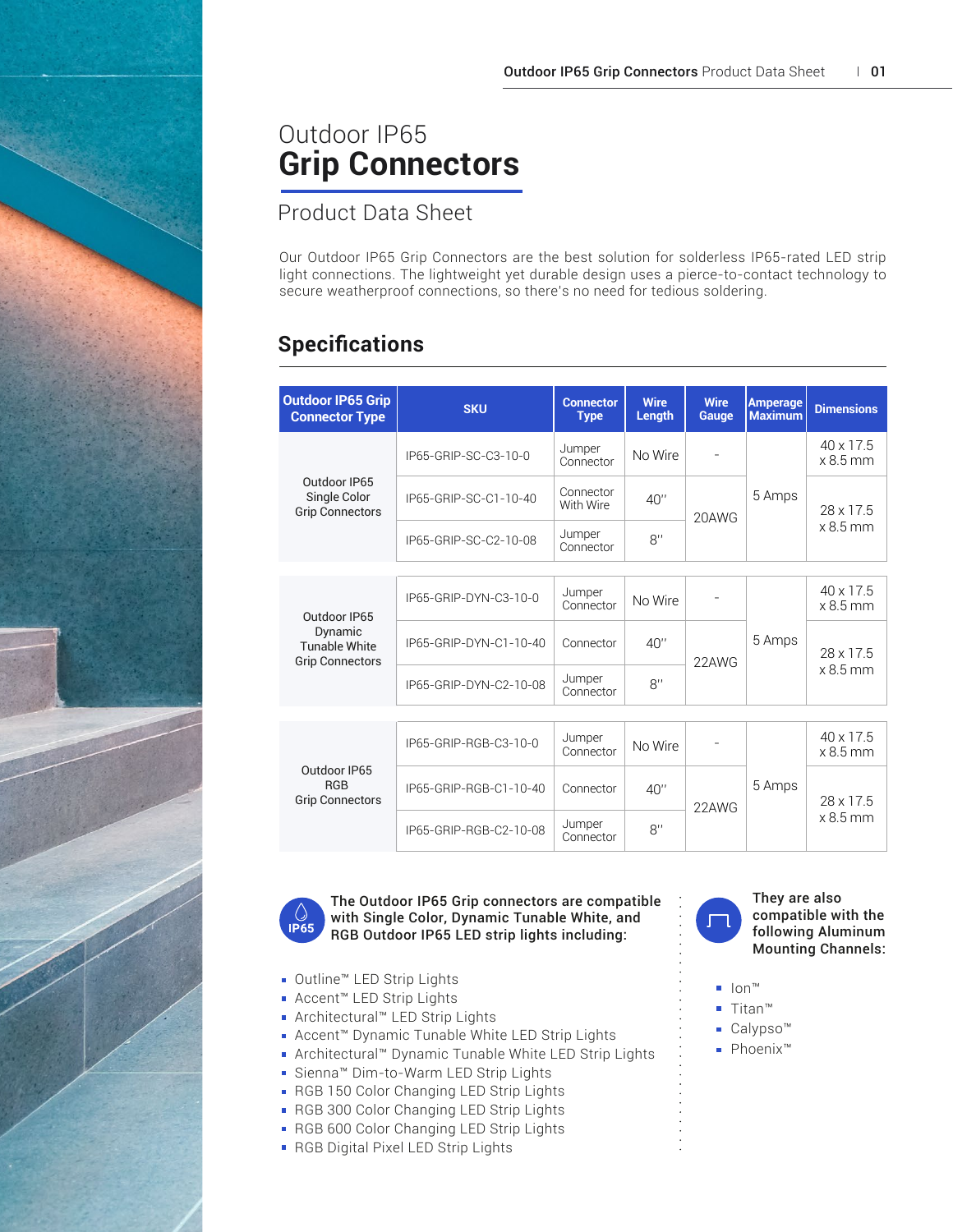#### **Preparing Outdoor IP65 LED Strip Lights for Connection**

#### **What you will need:**

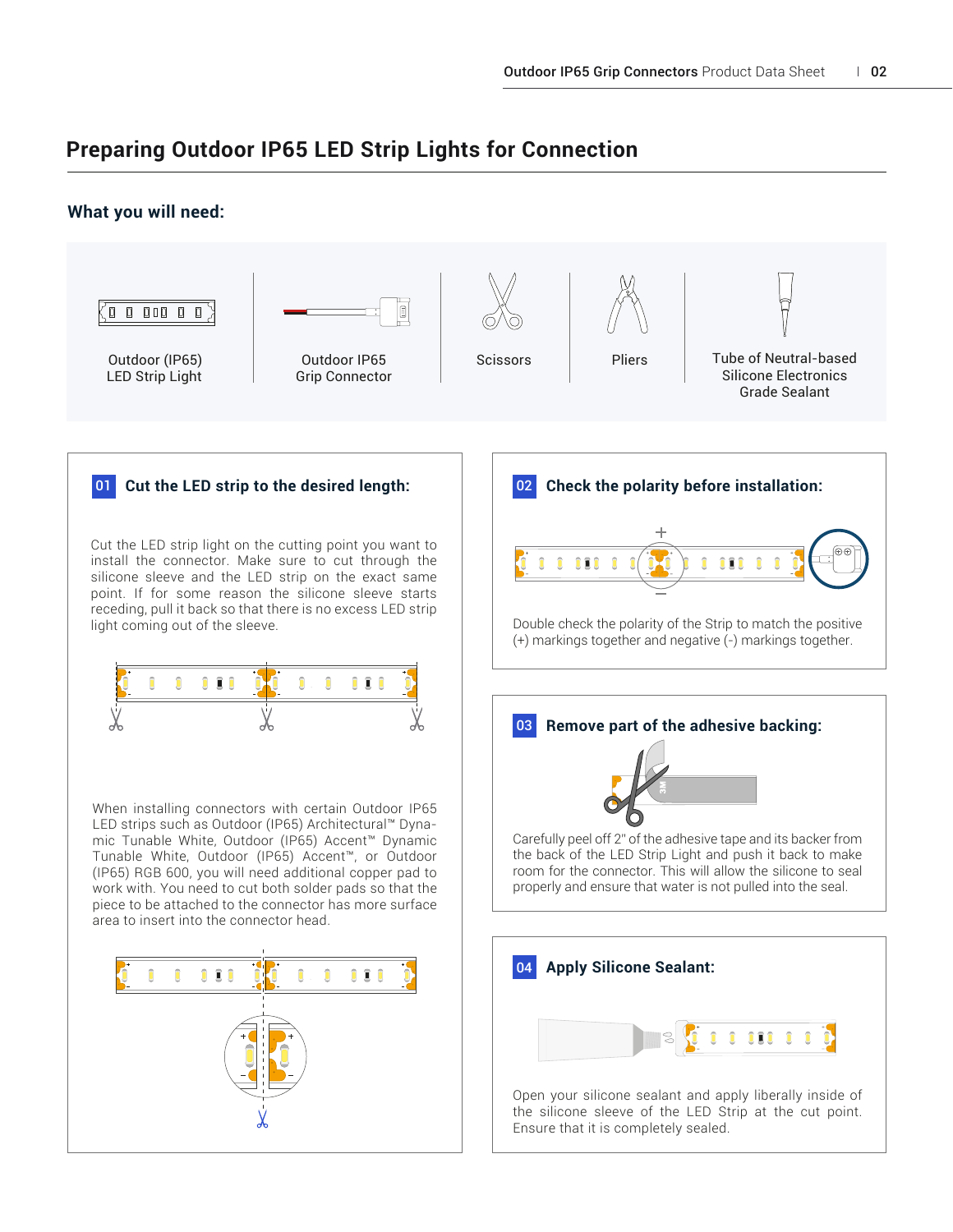#### **Installing the Outdoor IP65 Grip Connectors**